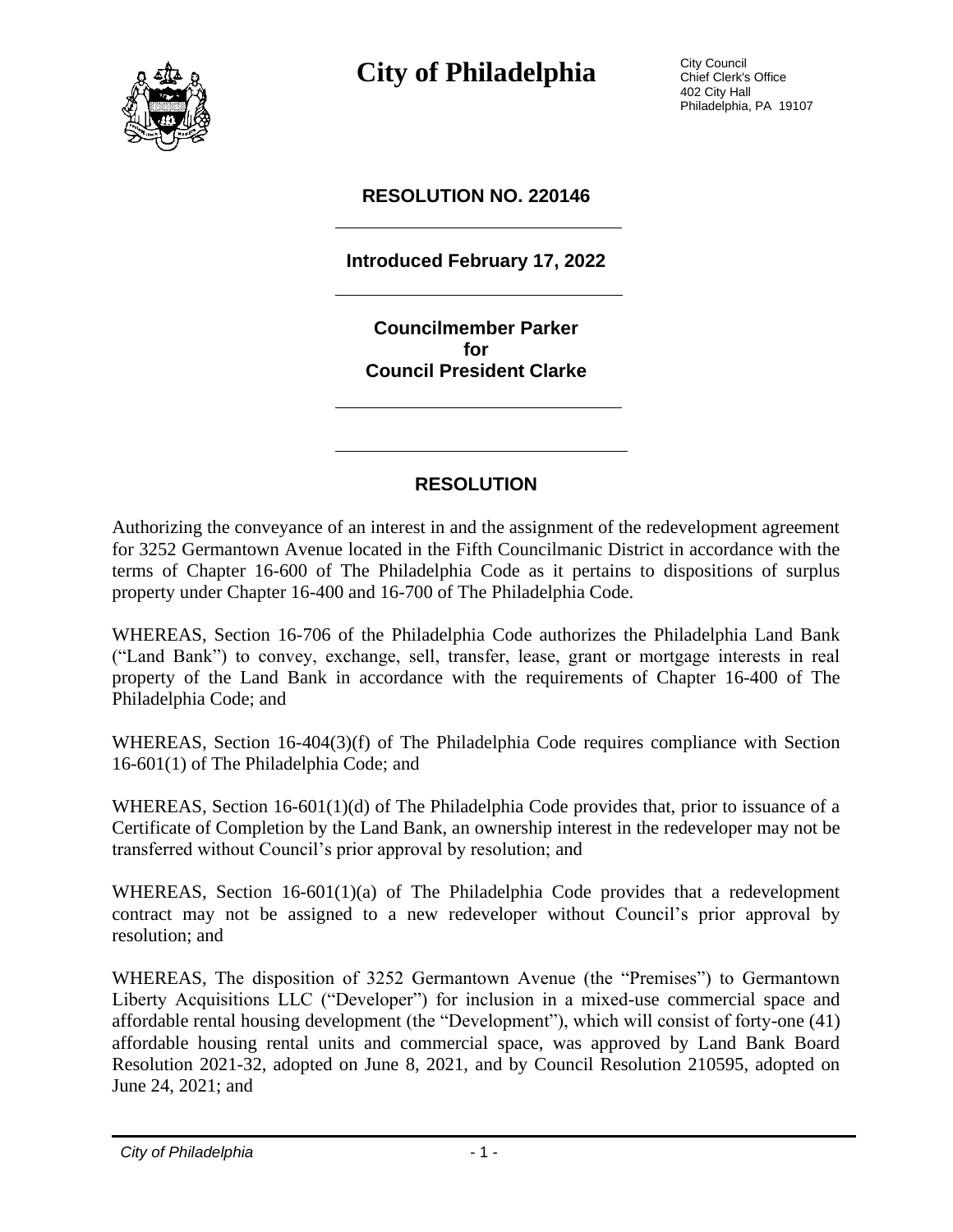## **City of Philadelphia**

*RESOLUTION NO. 220146 continued*

WHEREAS, Developer, following acquisition of the Premises from the Land Bank, intends to consolidate the Premises with other parcels in the Development and to file a condominium declaration (the "Declaration") against the consolidated parcel, creating two condominium units: a commercial unit consisting of the commercial space (the "Commercial Unit"), and a residential unit consisting of the forty-one (41) affordable housing rental units and shared common space (the "Residential Unit"); and

WHEREAS, Developer has requested and the Land Bank has agreed that Developer's rights and obligations to develop the Premises under the Purchase and Development Agreement (the "PDA") entered into by the Land Bank and Developer be defined as applicable to the Residential Unit; and

WHEREAS, Developer has also requested and the Land Bank has agreed to permit Developer (1) to assign the PDA to 3200 Germantown Associates LP ("Assignee"); (2) to pre-approve the removal of Assignee's general partner or managing member for cause, as set forth in its limited partnership agreement, and the appointment of a substitute general partner or managing member which is an affiliate of the limited partner; and (3) to pre-approve (i) the transfer by Assignee's limited partner of all or part of its interest to a new limited partner which will become an equity investor but will not have any responsibility for the conduct of the business or management of Assignee's affairs, and (ii) the addition of new limited partners which will become equity investors but will not have any responsibility for the conduct of the business or management of Assignee's affairs; and

WHEREAS, Assignee has agreed to assume, undertake and perform the obligations and responsibilities to develop, maintain and manage the Residential Unit in accordance with the PDA, as amended by an assignment and assumption agreement to be executed by the Land Bank, Developer and Assignee; and

WHEREAS, The Land Bank Board, via Resolution No. 2022-3, adopted on February 8, 2022, approved the conveyance of the Residential Unit to Assignee, and the assignment of Developer's rights and obligations under the PDA to Assignee, subject to the execution of an assignment and assumption agreement satisfactory to the Land Bank and signed by the Land Bank, Developer, and Assignee; now, therefore, be it

### *RESOLVED, BY THE COUNCIL OF THE CITY OF PHILADELPHIA, AS FOLLOWS*

SECTION 1. Germantown Liberty Acquisitions, LLC is hereby authorized to transfer title to the Residential Unit, which is to be created by the consolidation of 3252 Germantown Avenue with other properties in the development and the filing of a condominium declaration against the consolidated parcel, to 3200 Germantown Associates LP, pursuant to Chapter 16-600 of The Philadelphia Code.

SECTION 2. Germantown Liberty Acquisitions LLC is hereby authorized to assign its rights and obligations under the Purchase and Development Agreement with the Philadelphia Land Bank to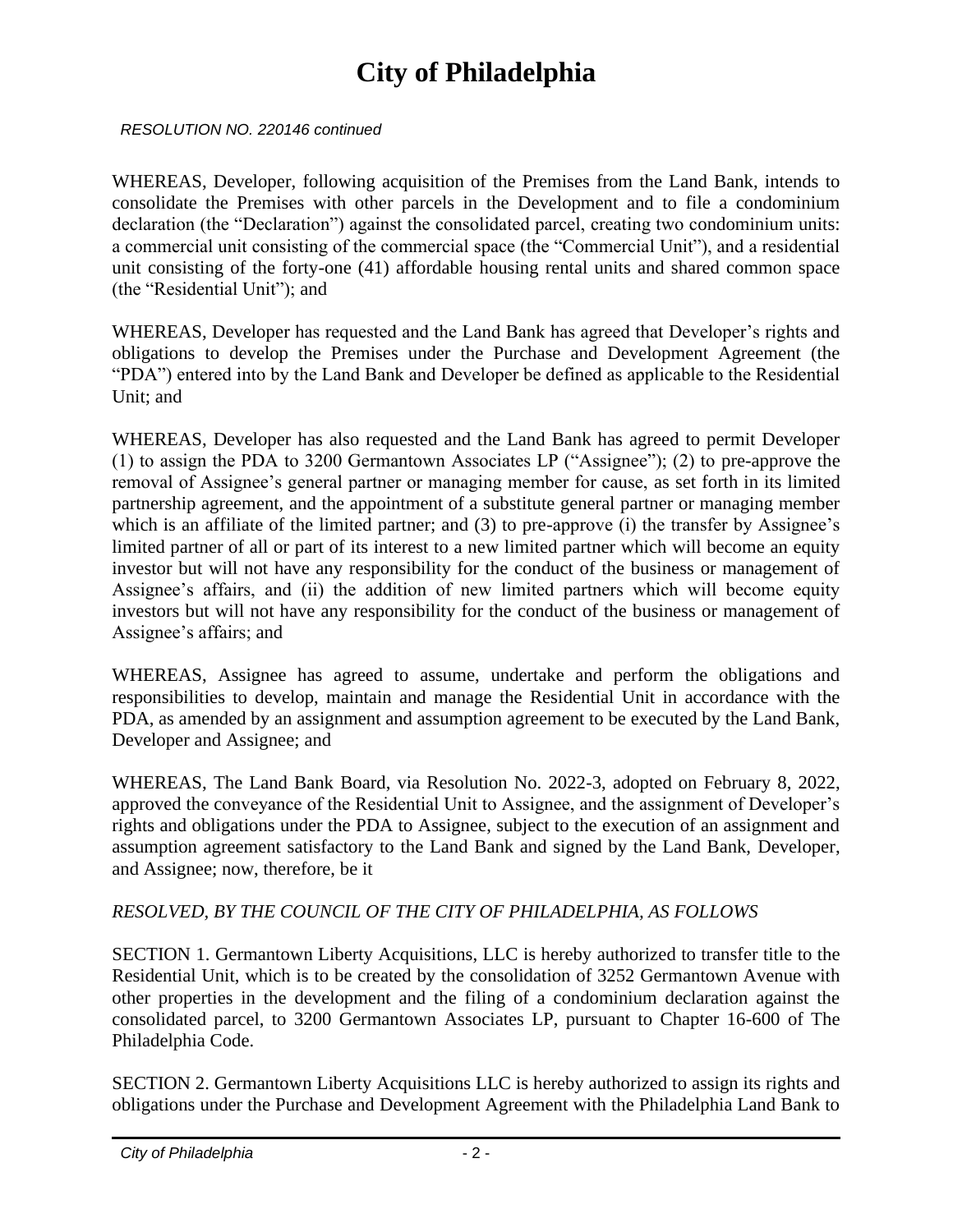## **City of Philadelphia**

*RESOLUTION NO. 220146 continued*

3200 Germantown Associates LP, pursuant to Chapter 16-600 of The Philadelphia Code.

SECTION 3. The limited partner of 3200 Germantown Associates LP is hereby authorized to transfer all or part of its limited partner's interest to a new limited partner which will become an equity investor but will not have any responsibility for the conduct of the business or management of 3200 Germantown Associates LP's affairs.

SECTION 4. 3200 Germantown Associates LP is hereby authorized to add new limited partners which will become equity investors but will not have any responsibility for the conduct of the business or management of 3200 Germantown Associates LP's affairs.